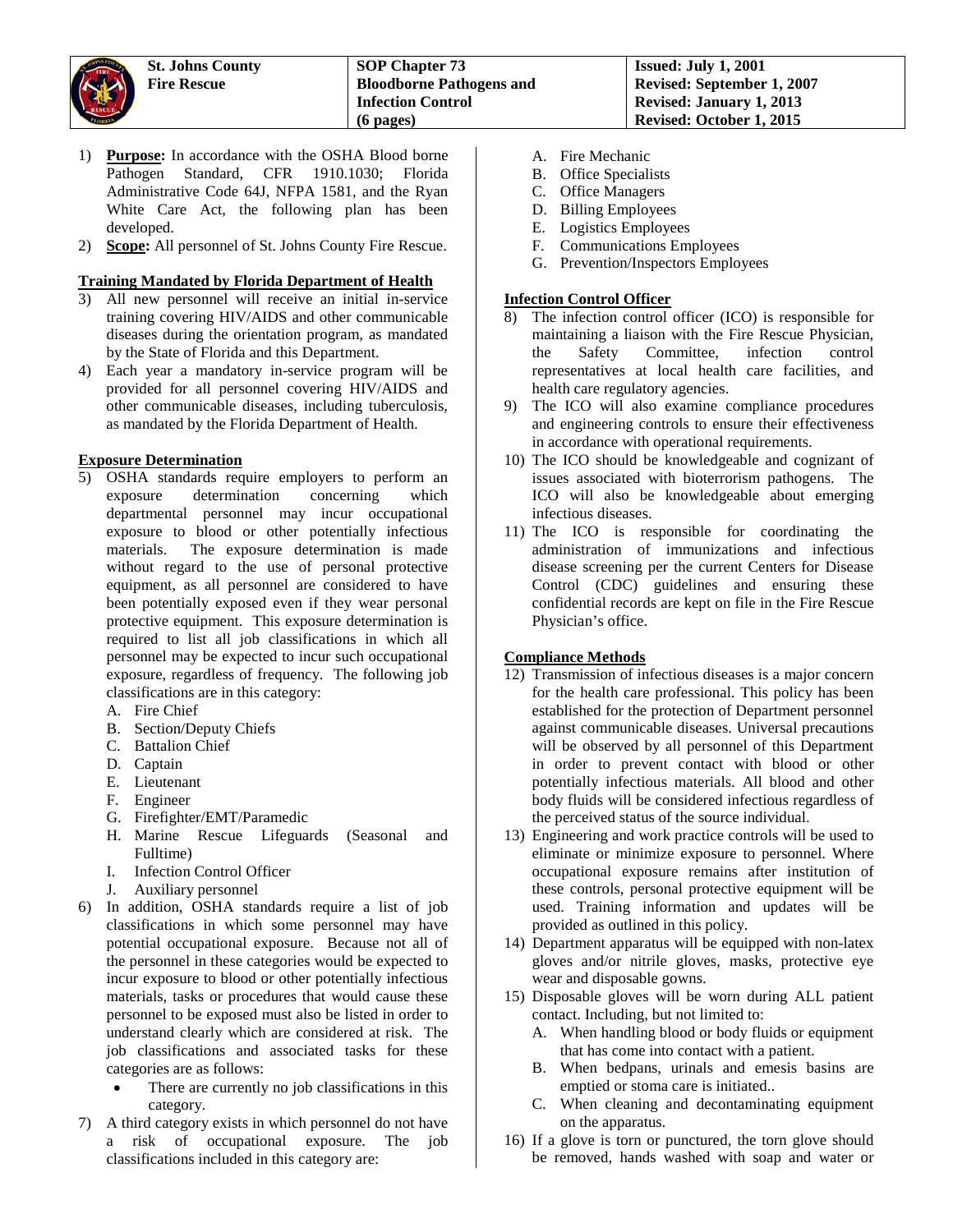alcohol based waterless hand gel and new gloves applied.

- 17) Immediately wash with soap and water if contaminated with blood or body fluids, between every patient contact, after touching contaminated objects, and after removal of gloves every time.
- 18) Wear additional appropriate barrier precautions (mask, gown, respirator, eye covering) when the possibility of extensive exposure of blood or body fluids exists, such as:
	- A. During resuscitation of trauma patients.
	- B. During emergency childbirth, especially when handling the placenta and infant until all blood and amniotic fluid has been removed from the infant.
	- C. When caring for a patient who has, or has the potential for having tuberculosis, a N95 respirator provided for each member must be worn. A paper facemask is NOT sufficient.
	- D. When tolerable, place a facemask on patient. with the exhaust fan on, A/C off, and if possible, rear windows open during transport.
	- E. Notify receiving facility of possible infectious patient and recommend a negative pressure room, if available.
- 19) Always use artificial airways and resuscitative devices rather than performing mouth-to-mouth rescue breathing.
- 20) Needles will not be recapped, bent or broken after use, as these actions increase the risk of unintentional needle stick injury. During emergency procedures take extra precautions to place needles in punctureproof needle container immediately after use.

### **Contaminated Equipment**

- 21) Personnel providing indirect care or those performing decontamination with the subsequent possibility of indirect contact will adhere to the following policy:
	- A. Eye protection and disposable latex gloves and aprons will be worn.
	- B. Reusable equipment will be scrubbed of all debris and blood and then disinfected with a EPAapproved tuberculocidial. Note, generally all solutions require an aqueous state of a minimum of 10 minutes to disinfect before being wiped down.
	- C. Ambulance work areas and emergency stretchers that have been contaminated with blood or body fluids will be wiped with absorbent toweling as a gross decontamination to remove materials and then cleaned with a EPA- approved tuberculocidal.
	- D. Monitoring equipment will be cleaned with isopropyl alcohol after being wiped down.
	- E. Absorbent cleaning material will then be sealed in bio-hazardous waste bag (red) and properly

disposed of in the station's bio-hazardous waste bins.

22) Utility sinks located at each station are for the sole purpose of cleaning contaminated equipment.

#### **Work Area Restrictions**

- 23) In work areas where there is a reasonable likelihood of exposure to blood or other potentially infectious materials, personnel are not to eat, drink, smoke, apply cosmetics or lip balm, or handle contact lenses. Food and beverages are not to be kept in refrigerators, freezers, shelves, and cabinets or on counter or bench tops where blood or other potentially infectious materials are present; this is to include the cabs of all apparatus.
- 24) All procedures will be performed in a manner to minimize splashing, splattering, spraying and generation of droplets of blood or other potentially infectious material. When starting an IV, dropping the IV catheter on the floor of the ambulance or other surface will cause splattering of blood. When possible, immediately place the IV catheters in the needle containers.

### **Personal Protective Equipment**

- 25) All personal protective equipment (PPE) used by the Department will be provided without cost to personnel. PPE will be chosen based on the anticipated exposure to blood or other potentially infectious material. This equipment will be considered appropriate only if it does not permit blood or other potentially infectious material to pass through or reach the clothing, skin, eyes, mouth or other mucous membranes under normal conditions of use and for the duration of time that the PPE is used.
- 26) Protective clothing will be provided to each appropriate Department member. A complete set of turnout gear, including helmet with face shield, bunker coat and pants with moisture barrier, will be issued before permitted to respond to an emergency incident:
	- A. Fire Chief
	- B. Section/Deputy Chief
	- C. Battalion Chief
	- D. Captain
	- E. Lieutenant<br>F. Engineer
	- **Engineer**
	- G. Firefighter/EMT/Paramedic
	- H. Auxiliary member
- 27) In addition, N95 Particulate Respirators will be provided on every ambulance and fire apparatus.
- 28) Examples of types of protective clothing required for specific procedures are:
	- A. Gloves only: examining and treating a patient with a medical emergency whom is not bleeding, but has non-intact skin; treating a patient who has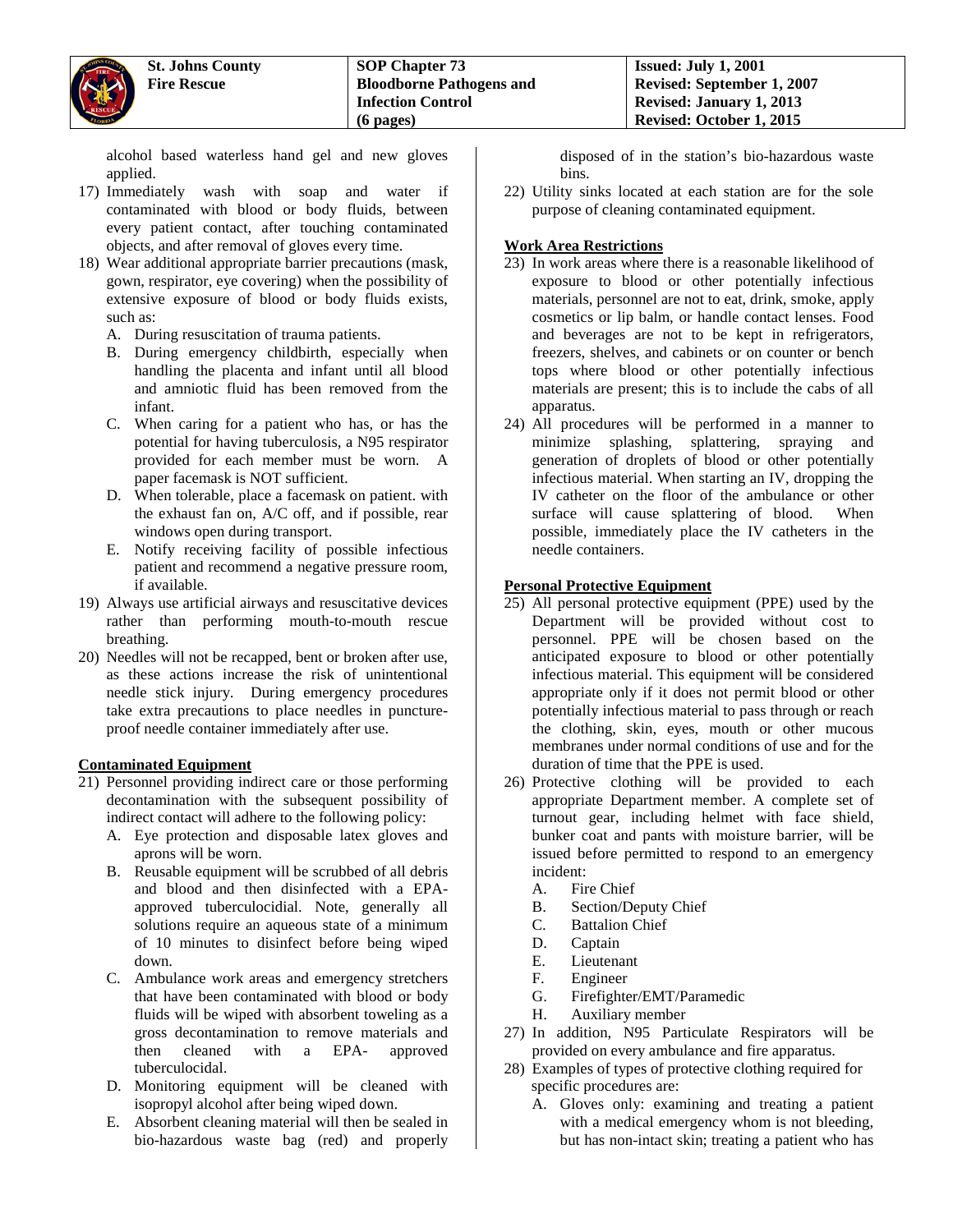minor bleeding not likely to be splashed onto the responder's clothing, skin, or face.

- B. Gloves, facemask with eye shield or glasses, and gown: treating a patient who is bleeding profusely or who has spurting blood.
- C. Pocket mask or bag-valve-mask: providing rescue breathing to a patient in respiratory or cardiac arrest.
- D. Bunker gear: during extrication procedures where blood is present or where there is a strong possibility of either a patient or rescuer being cut on sharp metal or glass.
- 29) For situations involving potential splash or spray of blood or other potentially infectious material, the standards will accept a face shield as adequate protection only if it is chin length. If facial protection is required, commonly used 6-inch face shields are an acceptable substitute for a facemask.
- 30) The face mask portion of the SCBA will serve as an acceptable substitute for eye and face protection.
- 31) A gown, apron or bunker coat and pants will be worn whenever splashes, spray, splatter, or droplets of blood or other potentially infectious material may be generated and contamination of skin or clothing would otherwise be reasonably anticipated.
- 32) All PPE will be cleaned, laundered and/or disposed of by the employer at no cost to the member. All repairs and replacements will be made by the employer at no cost to the member.
- 33) All garments that are penetrated with blood or other body fluids will be removed as soon as feasible and placed in a red plastic bag that displays the universal biological waste symbol. Garments will then be taken to an approved commercial laundry. Under no circumstances will contaminated clothing or bunker gear be taken home for cleaning or washed in a station washer.
	- A. Contaminated laundry will be handled as little as possible and will not be sorted or rinsed.
	- B. Any employee who handles contaminated laundry will use appropriate PPE to prevent contact with blood or other potentially infectious material.
- 34) All contaminated disposable equipment will be placed in a red bag before leaving the scene of an incident. The bag will then be placed in a secure location on the vehicle to prevent other equipment from becoming contaminated.

# **Housekeeping**

35) The standard requires that work sites be maintained in a clean and sanitary condition, and requires a written schedule for cleaning and method of decontamination. The area of each station used to decontaminate reusable equipment, as well as areas used to store biohazardous waste bags with contaminated items in stations and ambulances will be cleaned and decontaminated monthly. A log will be maintained at

each station showing the date of each months cleaning and initials of person performing task.

- 36) Wednesday: Bay Day: All bio-hazardous storage and decontamination areas (including utility sinks) will be disinfected with an EPA approved tuberculocidial solution. Areas will be cleaned and disinfected after each use.
- 37) Thursday: Station Day: In an effort to decrease communicable diseases, all areas of the station will be thoroughly cleaned. Common areas where germs are likely to be present and multiply, include, but not limited to: kitchen surfaces, appliance handles, bathrooms, door handles, chair armrests, remotes, light switches, phones, and computer equipment. Special attention should be taken to ensure these areas are thoroughly cleaned.
- 38) Friday: All apparatus will be thoroughly decontaminated. All compartments, bags, stretchers, medical equipment, and other items on the apparatus where transmission of pathogens, blood borne or otherwise should be decontaminated according to this policy. Furthermore, all rescue units should be decontaminated after each transport on a daily basis.
- 39) Decontamination will be accomplished using the following:
	- A. A solution of one part household bleach and nine parts water, or EPA-approved tuberculocidial provided by the Department.
	- B. Personal protective gear will be worn while cleaning equipment and/or reusable supplies. This may include gloves, eye protection and a disposable apron.
- 40) All contaminated work surfaces will be decontaminated after completion of procedures immediately, or as soon as feasible after any spill of blood or other potentially infectious material, and again at the end of the shift if surfaces have again become contaminated since last cleaning.
- 41) All bins, pails, cans and similar receptacles will be inspected and decontaminated monthly.
- 42) Any broken glassware that may be contaminated is not to be picked up with bare hands. Personnel will first bring a needle container next to the spill area. Broken glass will then be swept onto a square point shovel or dustbin, and dumped directly into the container.

### **Employee Exposure to Blood, Body Fluids, Needle Sticks**

- 43) Exposure to HIV/AIDS, hepatitis B virus (HBV), hepatitis C virus (HCV) and/or syphilis is primarily by percutaneous or permucosal exposure to blood and/or body fluids.
- 44) A "significant" exposure, as defined by Florida Statute 381.004, is exposure to blood or body fluids through a needle stick, instruments, or sharps; exposure of mucous membranes to visible blood or body fluids; or exposure of skin to visible blood or body fluids when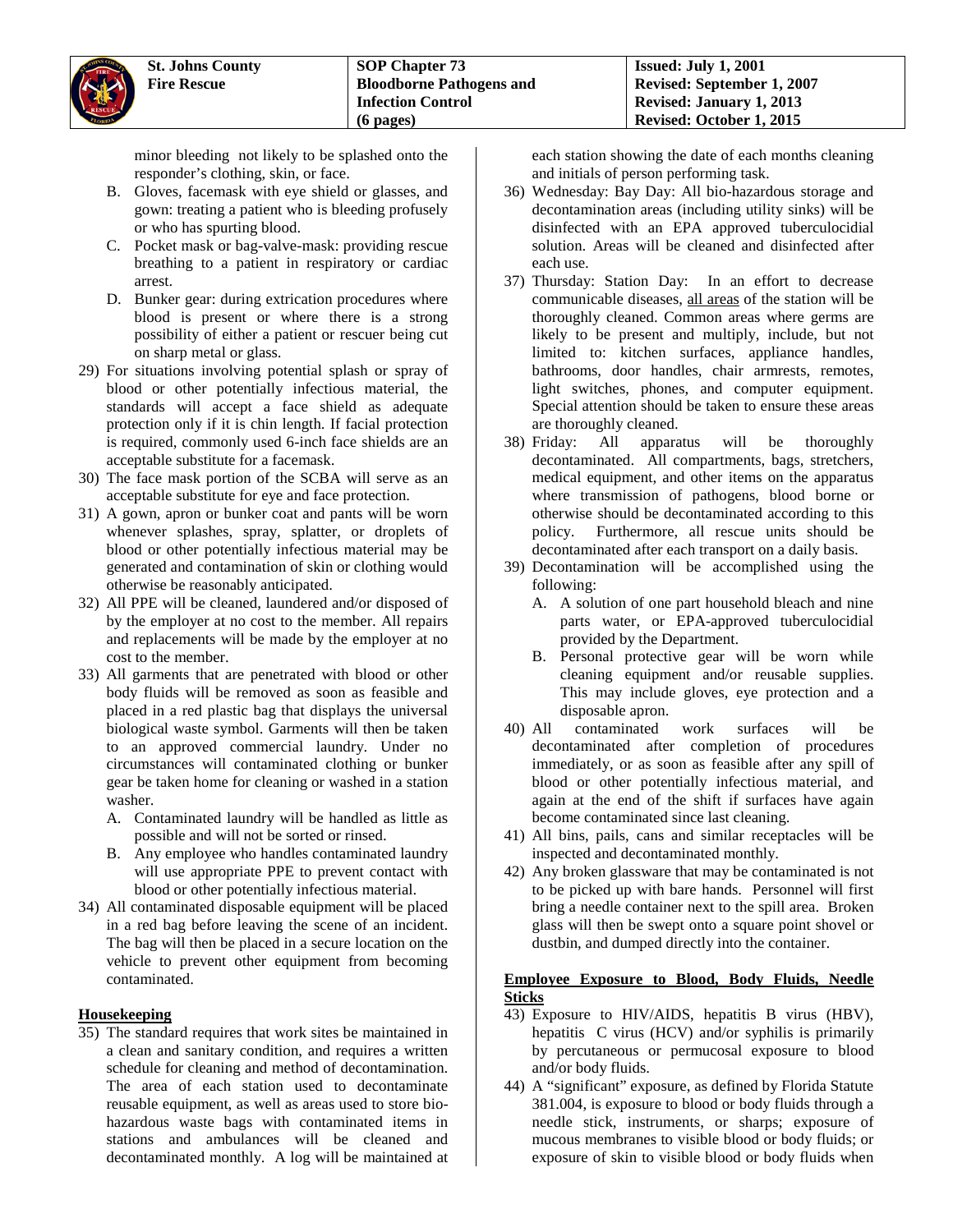the exposed skin is chapped, abraded, or afflicted with dermatitis or the contact is prolonged or covers an extensive body surface area.

- 45) Following exposure to blood or body fluids, personnel involved will immediately report the incident per **SOP Department Vehicle Accidents/On the Job Injuries** for treatment and documentation procedures. The ICO will be notified immediately of the exposure. The following information will be provided to the ICO by the investigating officer: member's name, location (receiving medical facility) and name of the source patient.
- 46) If the treating physician deems the exposure significant, the source patient. will be tested for blood borne pathogens. Based on presence of specific viral loads, treatment options will be provided to the member at no cost.
- 47) Since drug therapy is most effective if initiated within 24 hours of the exposure, the investigating officer will not delay in having the employee evaluated.
- 48) The ICO will coordinate source patient testing at the appropriate facility (hospital, medical examiner's officer/morgue, etc). The ICO is responsible for notification, verification, treatment, and medical follow-up for exposed personnel.
- 49) The member will receive counseling services and follow-up testing/care from the Department designated treatment facility. The member will comply with follow-up counseling and appointments. Additionally, the employee will comply with **SOP-Department Vehicle Accidents /OTJ injuries** as it relates to personnel responsibilities.

### **"Good Samaritan" Blood or Body Fluids Exposure**

- 50) If the on-scene Fire Rescue crew encounters a "Good Samaritan" rendering medical care to a patient, the company officer should determine if the "Good Samaritan" may have suffered a significant exposure to blood or body fluids. The definition of a significant exposure is located in this policy.
- 51) If it is determined that the exposure is not significant, the company officer will recommend proper decontamination and will assist the citizen if necessary.
- 52) If it is determined that the exposure is significant, the Battalion Chief will be notified while at the scene. A Good Samaritan exposure form will be filled out prior to leaving the scene.
- 53) The company officer will obtain the following information: exposed person's name, address, phone number, and Emergency Department they are going to; in addition they will obtain the name of the source patient, the receiving medical facility; and the type of exposure.
- 54) The "Good Samaritan" will be referred to seek medical treatment for the exposure at the nearest Emergency Department due to the time constraints for

medication initiation, and advised that the department ICO will contact them for follow-up.

- 55) The ICO will be contacted by the Battalion Chief and given the information on both the exposed person and the source patient. The Battalion Chief will complete a Department Investigation Report (DIR), which will include the information about the exposed person, type of exposure, and source patient.
- 56) The medical treatment of the exposed person will be coordinated through the ER physician and/or their primary care physician. All results will be given to the exposed person only in order to maintain confidentiality.

### **Communicable Disease Testing and Prevention**

- 57) Tuberculin skin testing: Tuberculin skin testing will be required on all personnel at the time they are hired or within 2 weeks of their starting date unless they have documentation of having had a PPD within the last six months.
- 58) Annual skin testing will be required on all personnel, which will be provided by the Department at no cost.
- 59) If the initial skin test is positive, the member must have a chest x-ray as proof he or she is not infected. An approved tuberculosis questionnaire must be completed on an annual basis as proof that the member is not exposed.
- 60) Immunizations- Immunizations will be offered at no charge to personnel according to CDC recommendations. These immunization guidelines will be updated as needed.
- 61) Personnel who choose to decline offered immunizations will be required to sign a written declination. Personnel can recant their declination at any time and elect to receive the immunization

### **Presumptive Eligibility, Ch. 112.181, Florida Statutes**

- 62) Personnel will be offered the hepatitis B vaccine (series of three) and the hepatitis A (series of two) at the time of employment.
- 63) Florida is a "Presumptive Eligibility" state which reflects special provisions for firefighters, EMTs, paramedics and law enforcement officers.
	- A. "Any emergency or rescue worker who suffers a condition or impairment of health caused by hepatitis, meningococcal meningitis, or tuberculosis that requires medical treatment, and results in total or partial disability or death will be presumed to have a disability suffered in the line of duty, unless the contrary is shown by competent evidence; however, in order to be entitled to the presumption, the worker must, by written affidavit, verify he or she:.."
		- Has not been exposed to hepatitis or meningitis outside the scope of employment;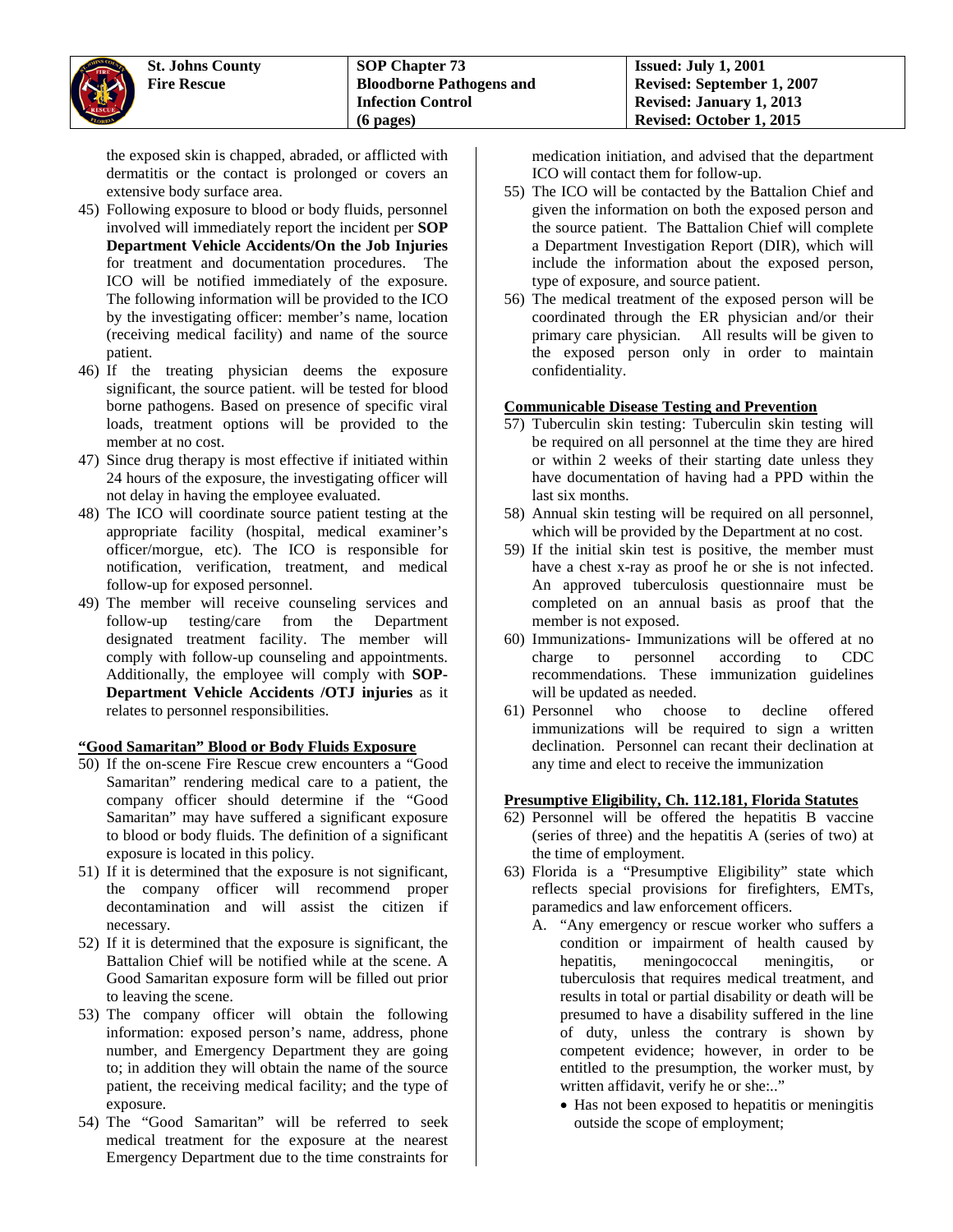- Has not received blood or blood components since last undergoing medical tests for hepatitis;
- Has not engaged in unsafe sexual practices;
- Has not used IV drugs not prescribed by a physician;
- Has not, since his or her last TB skin test, been exposed to anyone with tuberculosis outside his or her employment.
- B. Whenever any standard, medically accepted immunization or prophylaxis exists for the prevention of a communicable disease for which a presumption is granted under this law, an emergency rescue worker may be required by his or her employer to undergo immunization unless the worker's physician determines in writing it would pose a significant risk to the worker's health. Absent such written declaration, failure or refusal by a worker to undergo such immunization or prophylaxis disqualifies the worker from the benefits of the presumption."
- 64) All personnel are required by federal law to be skin, blood or chest x-rayed for the presence of the tuberculosis bacteria.
- 65) Personnel are also required to take all immunizations offered by the Department. By refusing to do so, the member acknowledges and understands he or she may be disqualified from the benefits of the presumption he or she has or will have a disability suffered in the line of duty.

### **"Bio-hazardous" Waste Disposal**

- 66) Bio-hazardous waste is defined as any solid or liquid waste that may present a threat of infection to humans. The term includes, but is not limited to, non-liquid human tissue and body parts; lab waste which contains human disease-causing agents; discarded sharps; human blood, blood products and other body fluids.
- 67) Procedure for the handling and segregation of waste:
	- A. Bio-hazardous waste will be identified and segregated from other solid waste as close to the point of origin as possible.
	- B. Bio-hazardous waste, except sharps, will be packaged in impermeable, red, polyethylene or polypropylene plastic bags provided on all Department apparatus and at all stations. Bags will have the physical properties as specified in 381.80, F.S.
	- C. Contaminated sharps will be segregated from all other waste and placed directly into a rigid, leak resistant, puncture resistant container designed specifically for contaminated sharps and located on all apparatus and in all stations.
- 68) Procedure for labeling bio-hazardous waste:
	- A. All sharps containers will be labeled with the international bio-hazardous symbol.
- B. All plastic bags containing bio-hazardous waste for on-site disposal will be labeled as stated above.
- 69) Procedure for the storage of bio-hazardous waste:
	- A. No bio-hazardous waste will be stored at the generating facility, e.g. fire-rescue station, for a period greater than 30 days.
	- B. Bio-hazardous waste, when stored, will be in a designated area, accessible only to authorized personnel.
	- C. The storage area will be conspicuously marked with the international biological hazard symbol.
- 70) Procedure for the transportation of bio-hazardous waste:
	- A. Packages of waste will not exceed 25 pounds.
	- B. All packages of waste will be handled and transferred in a manner that does not impair the integrity of the packaging. Packages will remain intact until disposal.
	- C. There will be neither recycling efforts nor intentional removal of waste from its packaging prior to disposal.
- 71) Procedure for the decontamination of contaminated surfaces and equipment:
	- A. Follow appropriate areas of this policy.
	- B. Surfaces contaminated with spilled or leaked biohazardous waste will be cleaned with a solution tuberculocidial.

# **Equipment Mailing**

- 72) Any and all equipment sent for repairs must be cleaned well and disinfected prior to shipping.
- 73) The following disclaimer must accompany the equipment:

To Whom It May Concern:

The enclosed patient care equipment has been cleaned and disinfected prior to packaging for repairs. Be aware this equipment may be contaminated with human blood or other body fluids despite every effort on our part to eradicate it. A likelihood of bio-hazardous exposure exists during handling and repair. For this reason, please apply the appropriate personal protective equipment during handling and repair.

Thank you,

St. Johns County Fire-Rescue Management

# **Training**

- 74) Training for all personnel will be conducted prior to initial assignment to tasks where occupational exposure may occur. Thereafter, training will be conducted on an annual basis.
- 75) Training will include, but not be limited to: OSHA Standard for Blood borne Pathogens
	- A. Epidemiology and symptomatology of blood borne and other communicable diseases